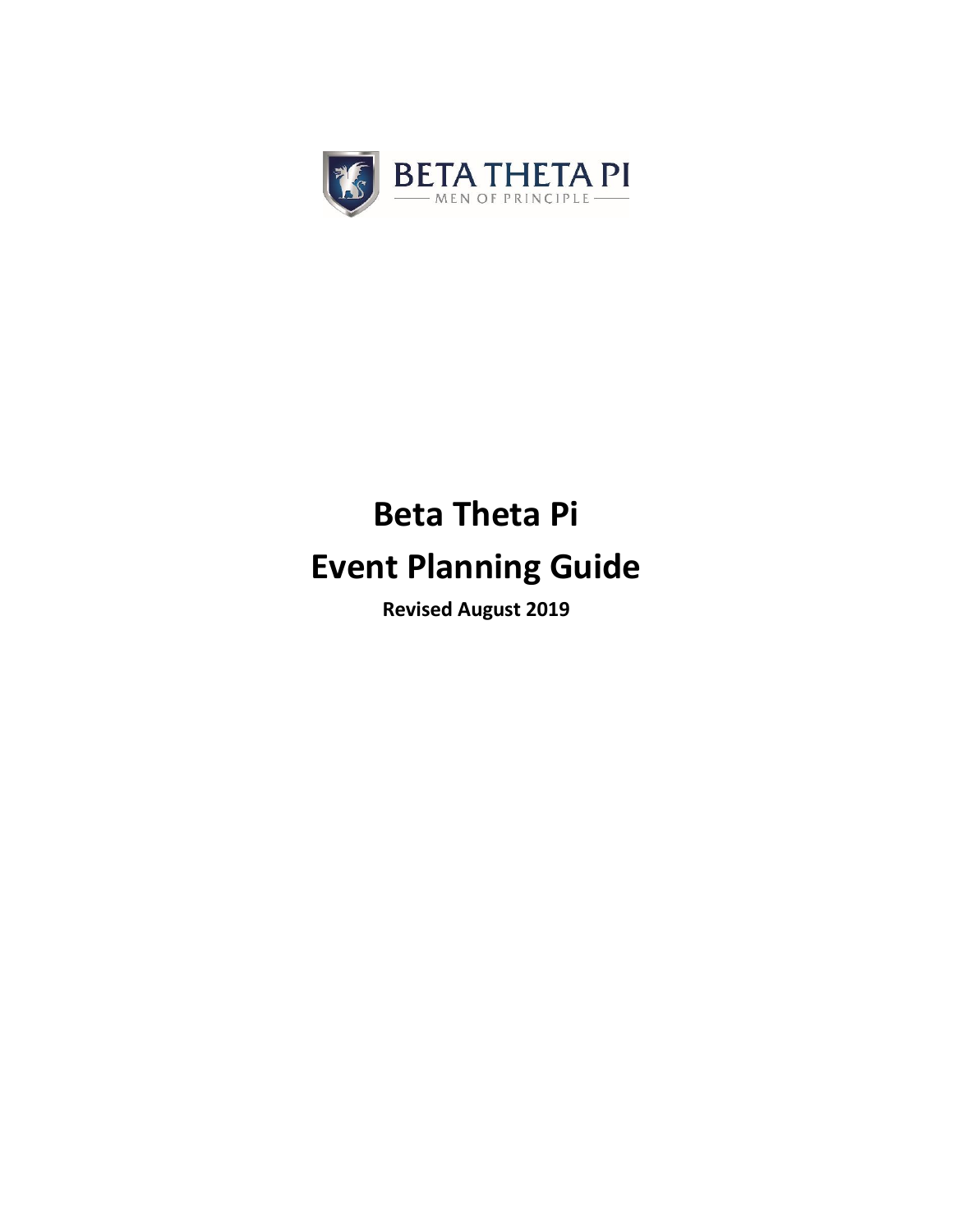Beta Theta Pi's core values are:

- Mutual Assistance: Betas believe that men are mutually obligated to help others in the honorable labors and aspirations of life.
- Intellectual Growth: Betas are devoted to continually cultivating their minds, including high standards of academic achievement.
- Trust: Betas develop absolute faith and confidence in one another by being true to themselves and others.
- Responsible Conduct: Betas choose to act responsibly, weighing the consequences of their actions on themselves and those around them.
- Integrity: Betas preserve their character by doing what is morally right and demanding the same from their brothers.

To that end, the goal of this guide is to help chapters and alumni think critically around event planning. Before planning your event and using this checklist, please review [Beta's Risk Management Policy](http://beta.org/rmpolicy) and campus and IFC policies that govern event planning.

Advisors and alumni should be involved in event planning, but especially large events and events where alcohol will be served. Your Leadership Consultant, District Chief, and campus fraternity / sorority professionals also can offer guidance and advice. The Administrative Office staff is available to review any contracts or agreements. If your event requires proof of insurance or any kind of insurance certification, contact your Director of Chapter Operations at least two weeks before the event. The Administrative Office will not be able to accommodate lastminute requests for insurance certificates.

While following the guidelines outlined here will help to make any event safer, we recommend they be expressly followed when alcohol is present, in any situation sponsored or endorsed by the chapter, or at any event an observer would associate with the fraternity.

Holmes Murphy, Beta's insurance carrier, provides many helpful event planning resources, which are located here:<http://www.holmesmurphy.com/fraternal/resources/resources-sororities-fraternities/>

Educational credit goes to FIPG, Pi Kappa Phi Fraternity, the North-American Interfraternity Conference, and Holmes Murphy for portions of this resource.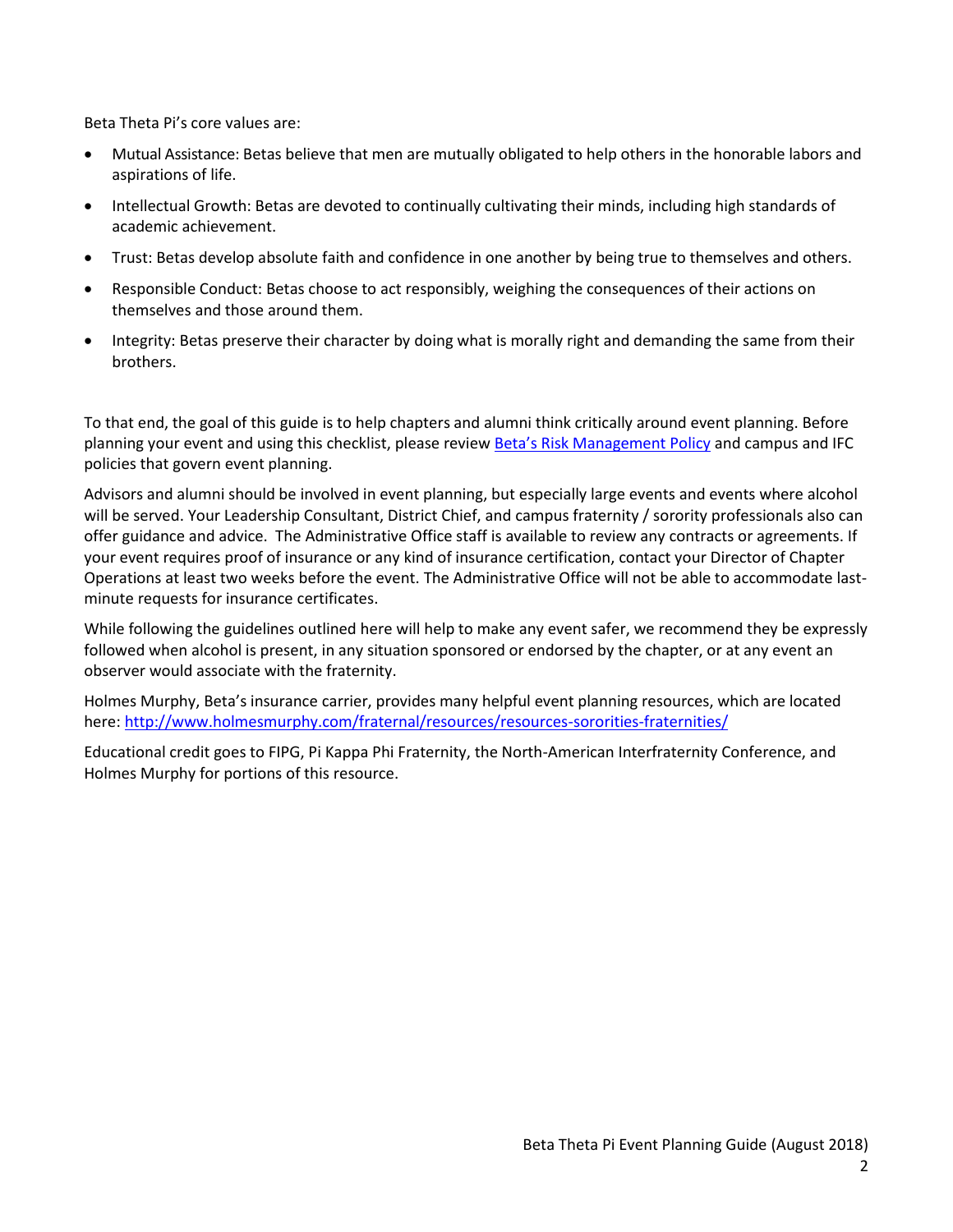# **Event Details**

1. Who is planning the event?

Organization:

Name:

Officer Title:

Email:

Phone:

2. Name of event:

# 3. Location of event:

- $\square$  Chapter Facility
- $\Box$  Rented Facility (e.g., hotel, restaurant, event venue)
- $\Box$  Member(s) Residence
- $\square$  Other:
- 4. Start time of event: AM / PM
- 5. End time of event: AM / PM
- 6. Purpose of event:
	- □ Recruitment
	- □ Social/Mixer
	- $\square$  Formal
	- Philanthropy
	- $\square$  Service
	- □ Parents / Moms / Dads event
	- $\Box$  Faculty appreciation
	- Alumni event
	- $\square$  Chapter anniversary
	- $\Box$  Other:  $\_\_\_\_\_\_\_\_\_\_\_\_$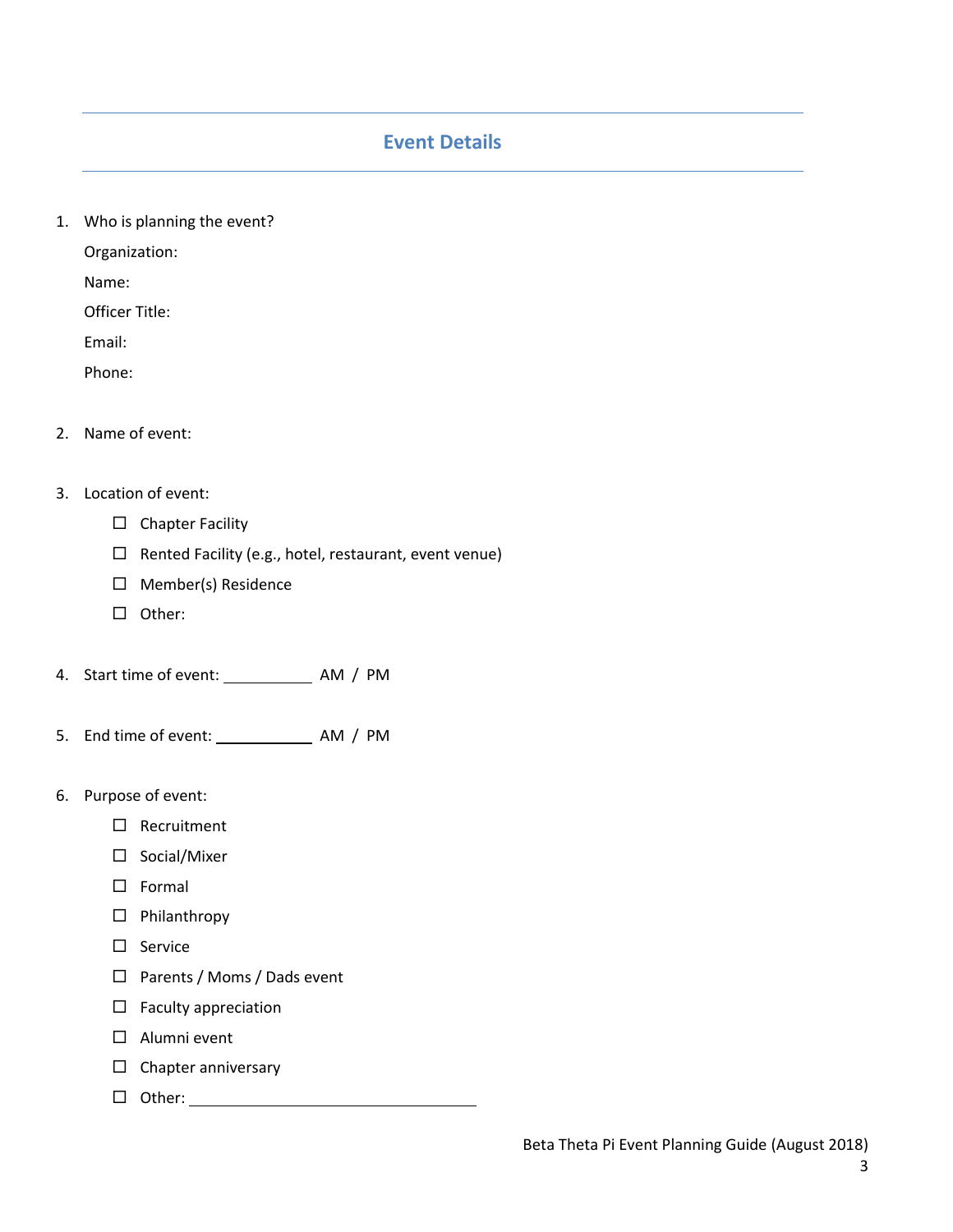- 7. Which best describes the event below? Check all that apply.
	- $\Box$  Community service
	- $\square$  Event for members only (e.g., brotherhood event)
	- $\square$  Event for the general public
	- $\square$  Event with one or more other fraternity or sorority
		- o How many other groups, and which ones?
	- $\square$  Event with one or more other student groups
		- o How many other groups, and which ones?
	- $\square$  Fundraiser
	- $\Box$  Members plus guests
	- $\Box$  Alumni and members plus guests
	- $\Box$  New member event
	- $\Box$  Off-campus retreat
	- $\Box$  On-campus retreat
	- □ Parent Event
	- $\Box$  Philanthropy
	- □ Recruitment
	- $\Box$  Ritual or initiation
	- $\square$  Sports or intramurals
- 8. The activities below could be considered high risk events. Does the planned event contain any of the following?
	- $\square$  Bonfires
	- $\square$  Bounce Houses/Inflatables
	- $\square$  Boxing tournament
	- $\Box$  Building of temporary structures like floats or stages
	- $\Box$  Contact sports (e.g. football, rugby)
	- $\square$  Events or activities taking place at heights more than one to two feet from the ground
	- $\square$  Events with firearms (trap/skeet shooting)
	- $\Box$  Events with live animals present (e.g., rodeo, petting zoo). Note that live animals at events are prohibited by Beta's [Risk Management Policy.](http://www.beta.org/rmpolicy) Chapters can send a request for an exception to the General Secretary.
	- $\Box$  Events more than about 1 hour / 60 miles from campus
	- $\Box$  Mechanical Bulls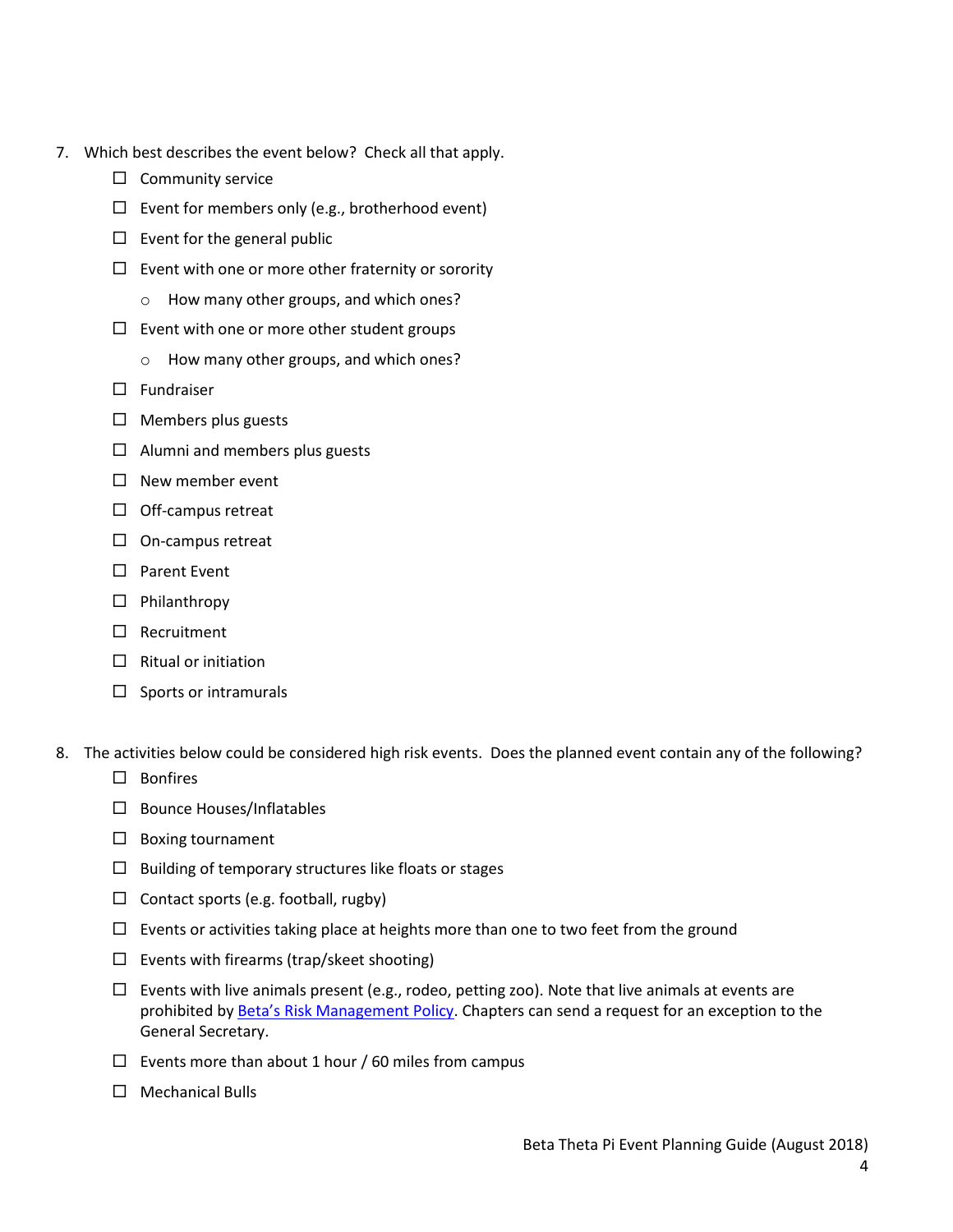|    | П      | Obstacle courses                                                                                                                                                                                                                     |   |   |  |
|----|--------|--------------------------------------------------------------------------------------------------------------------------------------------------------------------------------------------------------------------------------------|---|---|--|
|    | ப      | Pools (including baby pools)                                                                                                                                                                                                         |   |   |  |
|    | $\Box$ | Rock climbing                                                                                                                                                                                                                        |   |   |  |
|    | $\Box$ | Sky diving/ parasailing/bungee jumping                                                                                                                                                                                               |   |   |  |
|    | $\Box$ | Slip & Slides/Any other water feature                                                                                                                                                                                                |   |   |  |
|    | $\Box$ | Team building events that include makeshift ropes courses, trust falls, blindfolded guided walks, etc.                                                                                                                               |   |   |  |
|    | □      | Tug-o-war                                                                                                                                                                                                                            |   |   |  |
| 9. |        | Have any written contract or agreement been signed for any part of this event?                                                                                                                                                       | Υ | N |  |
|    | П      |                                                                                                                                                                                                                                      |   |   |  |
|    | $\Box$ |                                                                                                                                                                                                                                      |   |   |  |
|    | □      |                                                                                                                                                                                                                                      |   |   |  |
|    | □      |                                                                                                                                                                                                                                      |   |   |  |
|    | □      |                                                                                                                                                                                                                                      |   |   |  |
|    | □      | Hotel venue: Notel venue and the second service of the service of the service of the service of the service of                                                                                                                       |   |   |  |
|    | □      | Sports field: <u>Community of the Community of the Community of the Community of the Community of the Community of the Community of the Community of the Community of the Community of the Community of the Community of the Com</u> |   |   |  |
|    | □      |                                                                                                                                                                                                                                      |   |   |  |
|    | $\Box$ |                                                                                                                                                                                                                                      |   |   |  |
|    | □      | Artist: Andrew March 2014 - Andrew March 2014 - Andrew March 2014 - Andrew March 2014                                                                                                                                                |   |   |  |
|    | □      |                                                                                                                                                                                                                                      |   |   |  |
|    | □      | Other:                                                                                                                                                                                                                               |   |   |  |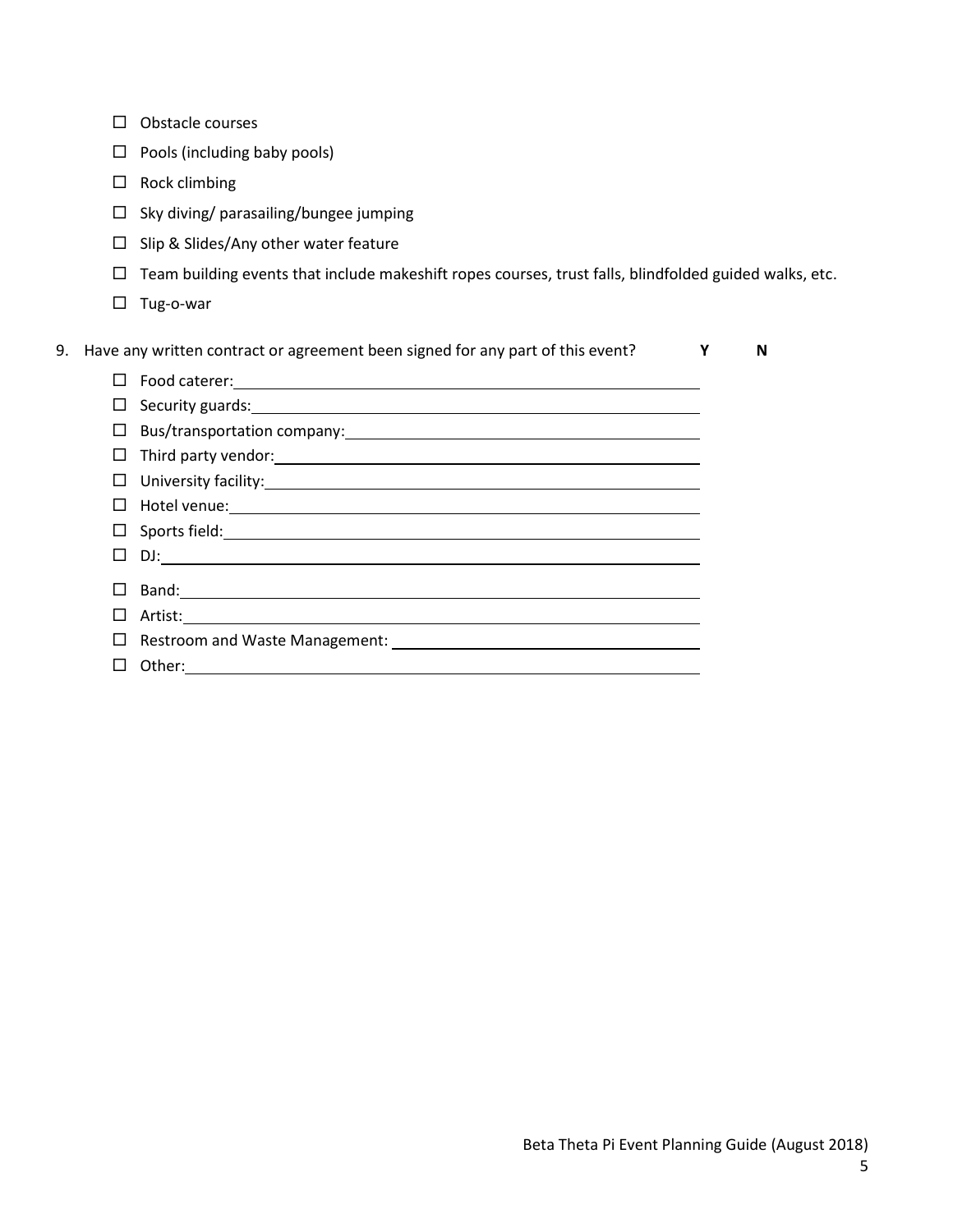# **Events with Alcohol**

## **IS THERE ALCOHOL AT THE EVENT?**

- □ Yes
- $\Box$  No

# **HOW WILL ALCOHOL BE PROVIDED?**

There are only two ways that alcohol can be provided at a Beta Theta Pi chapter event.

**BYOB** [Bring Your Own Beverage]

Everyone brings their own alcohol for their own personal consumption. Procedures are in place to ensure that each person is carded, that their personal alcohol is labeled and tagged, and that people are only consuming their own alcohol. Reminder: hard alcohol (alcohol above .15 ABV) is not allowed at BYOB events.

See the [Holmes Murphy BYOB Checklist](https://www.holmesmurphy.com/fraternal/wp-content/uploads/sites/2/2016/11/BYOB-Checklist.pdf) for how to plan and manage these events.

**Third-Party Vendor Providing Cash Bar** [Bars, Restaurants, Catering Companies, Hotels, Etc.]

Contract with a licensed establishment or caterer to provide a cash bar, where individuals purchase their own drinks.

See the [Holmes Murphy Third Party Vendor Checklist](https://www.holmesmurphy.com/fraternal/wp-content/uploads/sites/2/2019/06/CONTRACT-TEMPLATE-FOR-HIRING-THIRD-PARTY-VENDORS_branded.pdf) for contracting and working with vendors.

Third party vendors are required for any alumni events with alcohol in chapter houses, per [Beta's Risk](http://beta.org/rmpolicy)  [Management Policy.](http://beta.org/rmpolicy) Alumni planning those events must ensure that vendors are appropriately licensed to sell beer and wine by the drink in their state. Alumni events at chapter houses cannot include hard alcohol, even if it is served by a third-party vendor.

# **Event Planning Details**

## **WHO IS PROVIDING SECURITY?**

We strongly recommend that chapters use professional security at events, especially those with alcohol. Professional security can monitor the door, check IDs, monitor members and guests, and help minimize damage to a rented facility.

See the [Holmes Murphy Security Vendor Checklist](https://www.holmesmurphy.com/fraternal/wp-content/uploads/sites/2/2017/08/Security-Vendor-Checklist.pdf) for best practices when contracting for private security services.

# **YOUR GUEST LIST**

Every chapter event must have a guest list. [Beta's Risk Management Policy](http://beta.org/rmpolicy) specifies the maximum number of guests per member for each event. A chapter officer should be responsible for managing the guest list at the door to the event and checking guests in and out.